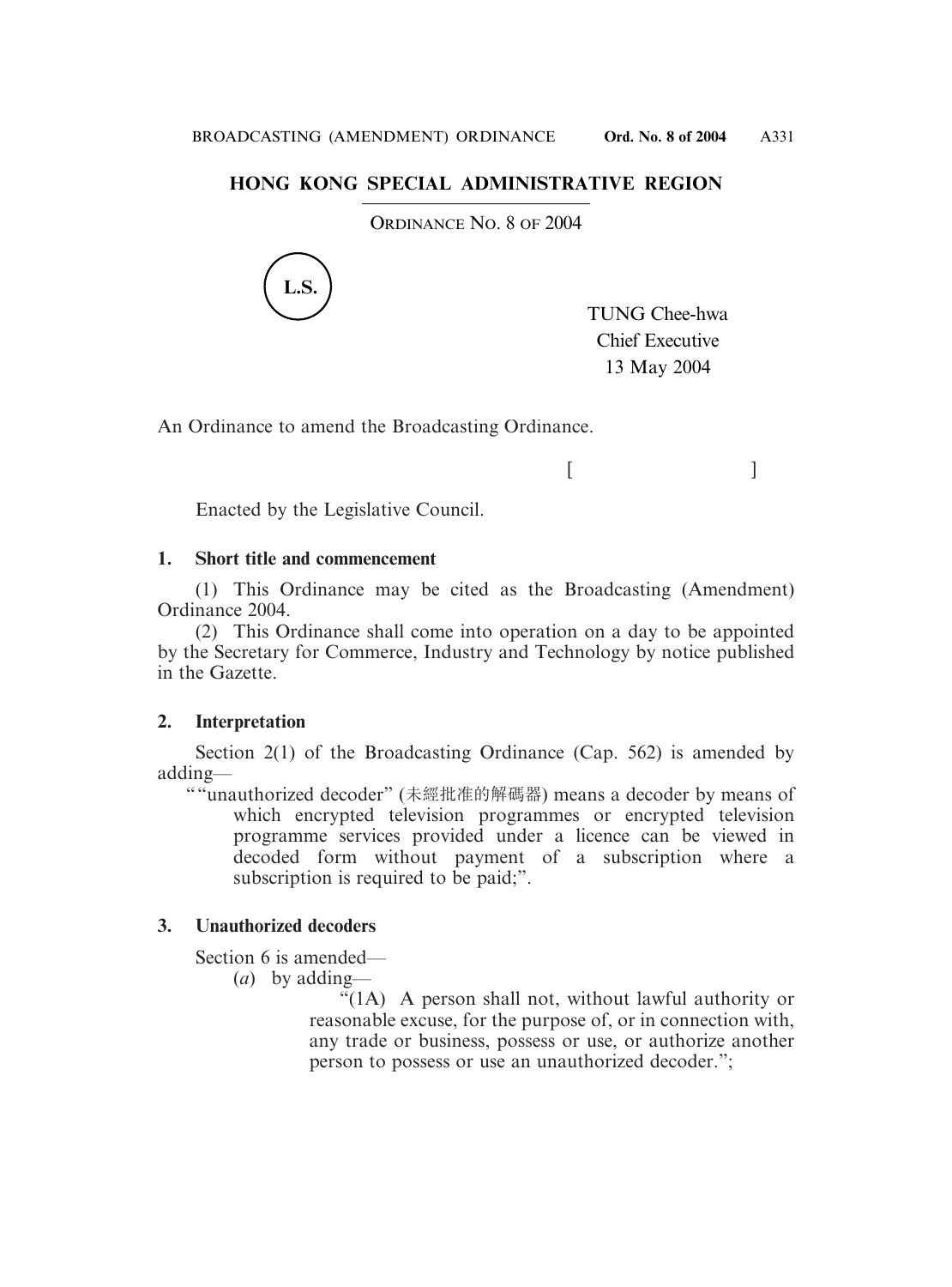- (*b*) in subsection (2), by adding "or  $(1A)$ " after "subsection  $(1)$ ";
- (*c*) by repealing subsections (3) to (9) and substituting—
	- " $(3)$  Where it is proved that a person has—
		- (*a*) in the course of trade or business, imported, exported, manufactured, sold, offered for sale or let for hire an unauthorized decoder; or
		- (*b*) for the purpose of, or in connection with, any trade or business, possessed or used, or authorized another person to possess or use an unauthorized decoder,

then, unless there is evidence to the contrary, it shall be presumed that the person knew that the decoder was an unauthorized decoder.

(4) For the purposes of this section, where a company, other body corporate or a partnership has done any act referred to in subsection (1) or (1A), any person who was a director of the company or body corporate, or a partner of the partnership at the time when the act was done shall, unless there is evidence to the contrary that he did not authorize the act to be done, be presumed also to have done the act.

(5) In proceedings under this section, it is presumed that, unless there is evidence to the contrary, unauthorized decoders on premises are in the possession of the licensee, tenant, lessee, occupier, person in charge and owner of the premises.

(6) Where an offence against subsection  $(1)$  or  $(1A)$  is committed by an employee in the course of his employment, the employer of such employee shall, without prejudice to the liability of any other person, also be guilty of that offence but shall not be liable to any term of imprisonment.

(7) Where a prosecution is brought against the employer referred to in subsection (6) by virtue of this section in respect of an offence committed by his employee, it shall be a defence—

- (*a*) if the employer shows that he exercised such control over his employee as would ensure that his employee was not likely to act in contravention of subsection (1) or (1A); or
- (*b*) if the employer shows that he took all practicable steps to prevent the commission of the offence.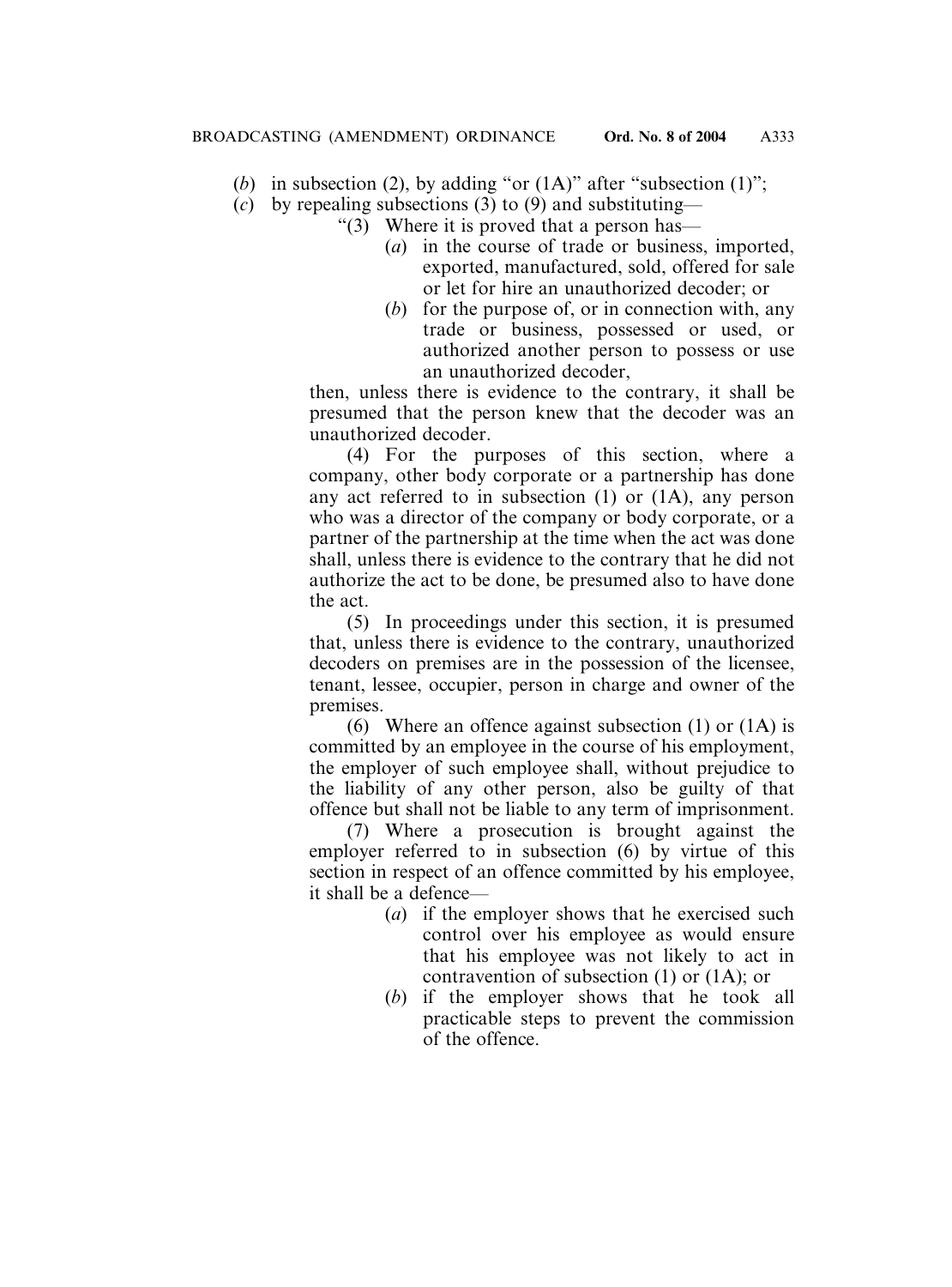(8) In proceedings for an offence under this section, it is a defence for the person charged to prove that he was acting in accordance with the instructions given to him by his employer in the course of his employment and he had no reasonable grounds to believe that the decoder was an unauthorized decoder.

(9) Subsection (8) does not apply in the case of an employee who—

- (*a*) where the employer is a body corporate, is a director, manager, secretary or other similar officer of the body corporate or is a person purporting to act in any such capacity or, where the affairs of a body corporate are managed by its members, is a member with functions of management as if he were a director of the body corporate;
- (*b*) where the employer is a partnership, is concerned in the management of the partnership;
- (*c*) where the employer is a sole proprietorship, is concerned in the management of the proprietorship; or
- (*d*) in any other case, is concerned in the management of the employer's business.".

### **4. Offence of providing decoders and reception equipment for television programme service on subscription basis without licence**

Section 7 is amended by adding—

"(3A) Where it is proved that a person has in the course of trade or business, imported, exported, manufactured, sold, offered for sale or let for hire any decoder of the kind described in subsection (1), then, unless there is evidence to the contrary, it shall be presumed that the person knew that the decoder was a decoder of the kind described in subsection (1).

(3B) For the purposes of this section, where a company, other body corporate or a partnership has done any act referred to in subsection (1), any person who was a director of the company or body corporate, or a partner of the partnership at the time when the act was done shall, unless there is evidence to the contrary that he did not authorize the act to be done, be presumed also to have done the act.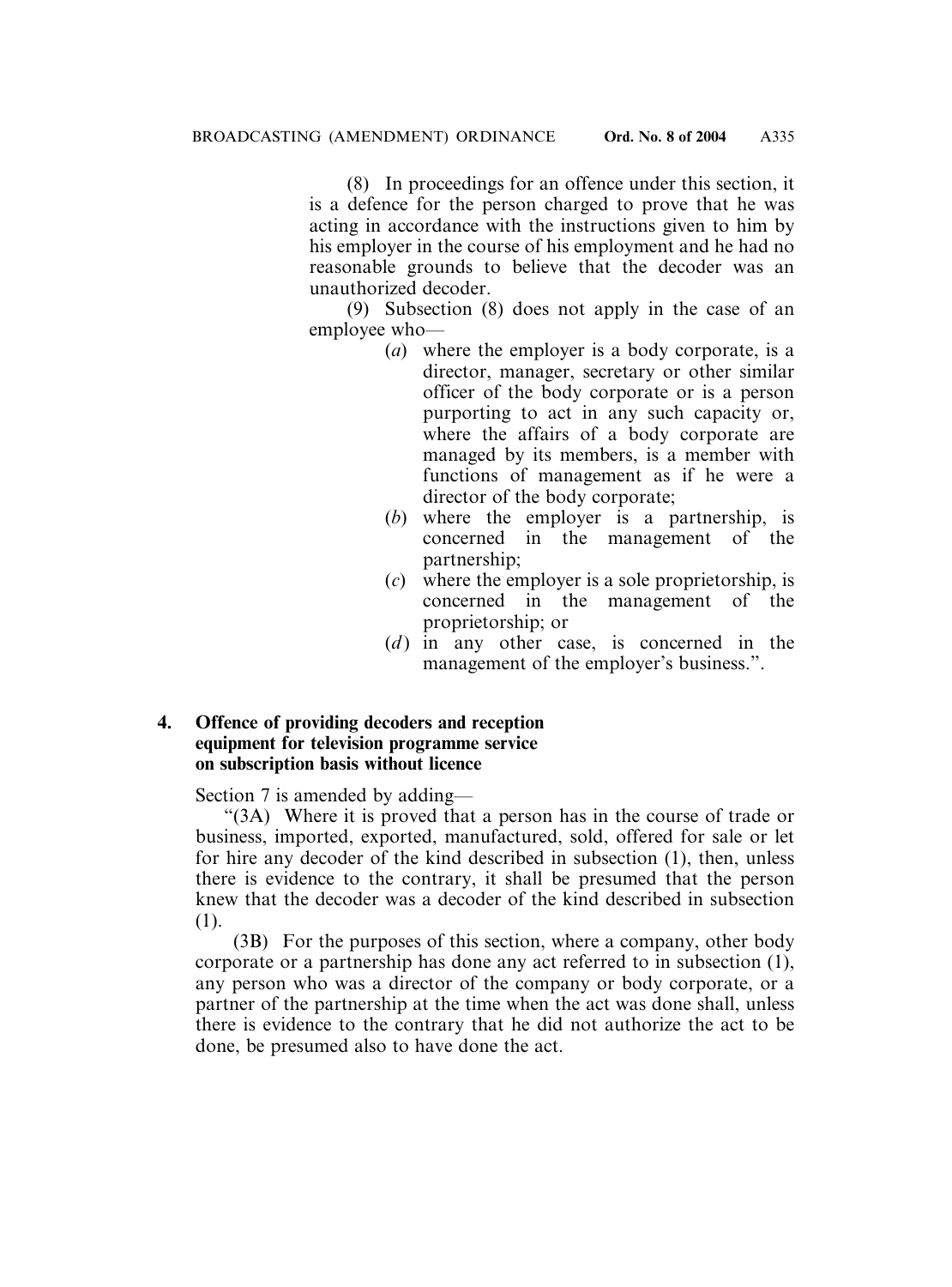(3C) In proceedings under this section, it is presumed that, unless there is evidence to the contrary, the decoder of the kind described in subsection (1) on premises is in the possession of the licensee, tenant, lessee, occupier, person in charge and owner of the premises.

(3D) Where an offence against subsection (1) is committed by an employee in the course of his employment, the employee of such employee shall, without prejudice to the liability of any other person, also be guilty of that offence but shall not be liable to any term of imprisonment.

(3E) Where a prosecution is brought against the employer referred to in subsection (3D) by virtue of this section in respect of an offence committed by his employee, it shall be a defence—

- (*a*) if the employer shows that he exercised such control over his employee as would ensure that his employee was not likely to act in contravention of subsection (1); or
- (*b*) if the employer shows that he took all practicable steps to prevent the commission of the offence.

(3F) In proceedings for an offence under this section, it is a defence for the person charged to prove that he was acting in accordance with the instructions given to him by his employer in the course of his employment and he had no reasonable grounds to believe that the decoder was a decoder of the kind described in subsection (1).

(3G) Subsection (3F) does not apply in the case of an employee who—

- (*a*) where the employer is a body corporate, is a director, manager, secretary or other similar officer of the body corporate or is a person purporting to act in any such capacity or, where the affairs of a body corporate are managed by its members, is a member with functions of management as if he were a director of the body corporate;
- (*b*) where the employer is a partnership, is concerned in the management of the partnership;
- (*c*) where the employer is a sole proprietorship, is concerned in the management of the proprietorship; or
- (*d*) in any other case, is concerned in the management of the employer's business.".

### **5. Sections added**

The following are added in Part III—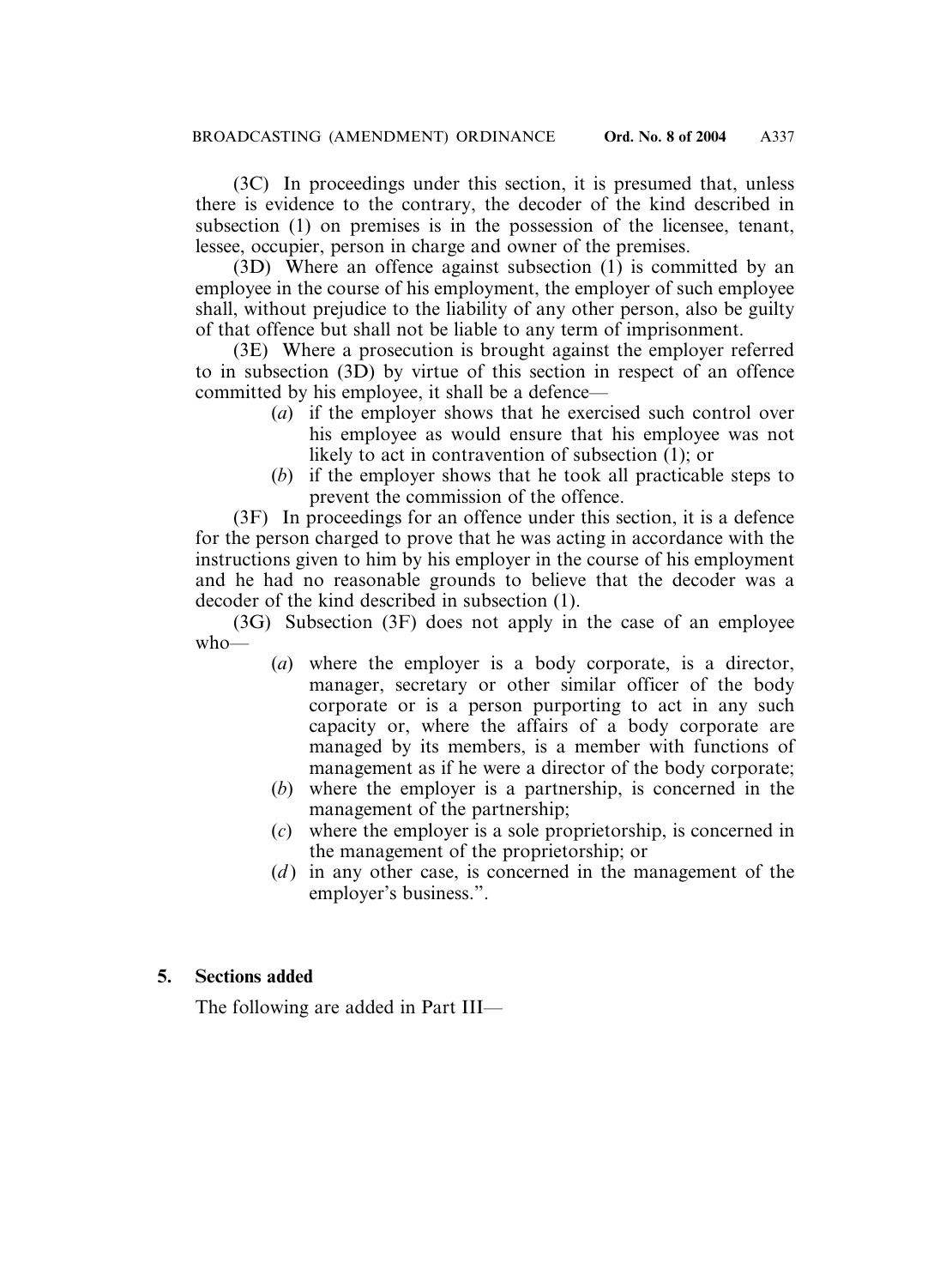### "**7A. Provisions supplementary to sections 6 and 7**

(1) Where the Telecommunications Authority or any public officer authorized in writing in that behalf by the Telecommunications Authority has reasonable grounds for believing that a person has committed or has attempted to commit an offence under section  $6(1)$  or  $(1A)$  or  $7(1)$ , then he may—

- (*a*) require the person to produce for his inspection, at any place specified by him, any unauthorized decoder or decoder—
	- (i) imported, exported, manufactured, sold, offered for sale or let for hire by the person in the course of trade or business; or
	- (ii) possessed or used, or authorized to be possessed or used, for the purpose of, or in connection with, any trade or business;
- (*b*) arrest any person whom he reasonably suspects of being guilty of an offence under section  $6(1)$  or  $(1)$  or  $7(1)$ ;
- (*c*) subject to subsection (3), enter and search any premises on which he reasonably believes that the person has committed or has attempted to commit an offence under section 6(1) or  $(1A)$  or  $7(1)$ , and require the production to him of any books or documents relating to any unauthorized decoder or decoder referred to in paragraph (*a*);
- (*d*) seize, remove and detain—
	- (i) any unauthorized decoder or decoder referred to in paragraph (*a*);
	- (ii) anything that appears to him to be or to be likely to be, or to contain, evidence of an offence under section 6(1) or  $(1A)$  or  $7(1)$ .

(2) Where a public officer referred to in subsection (1) arrests a person under paragraph (*b*) of that subsection, the public officer shall, without delay, take him to a police station to be dealt with there in accordance with the Police Force Ordinance (Cap. 232) or deliver him into the custody of a police officer for that purpose.

(3) Domestic premises shall not be entered or searched under subsection  $(1)(c)$  except pursuant to a warrant issued under subsection  $(4)$ .

(4) Where a magistrate is satisfied by information on oath that there are reasonable grounds for suspecting that there is anything liable to seizure under subsection  $(1)(d)$  in any domestic premises possessed or used by a person whom he has reasonable grounds for believing has committed or has attempted to commit an offence under section 6(1) or (1A) or 7(1), then he may issue a warrant authorizing the